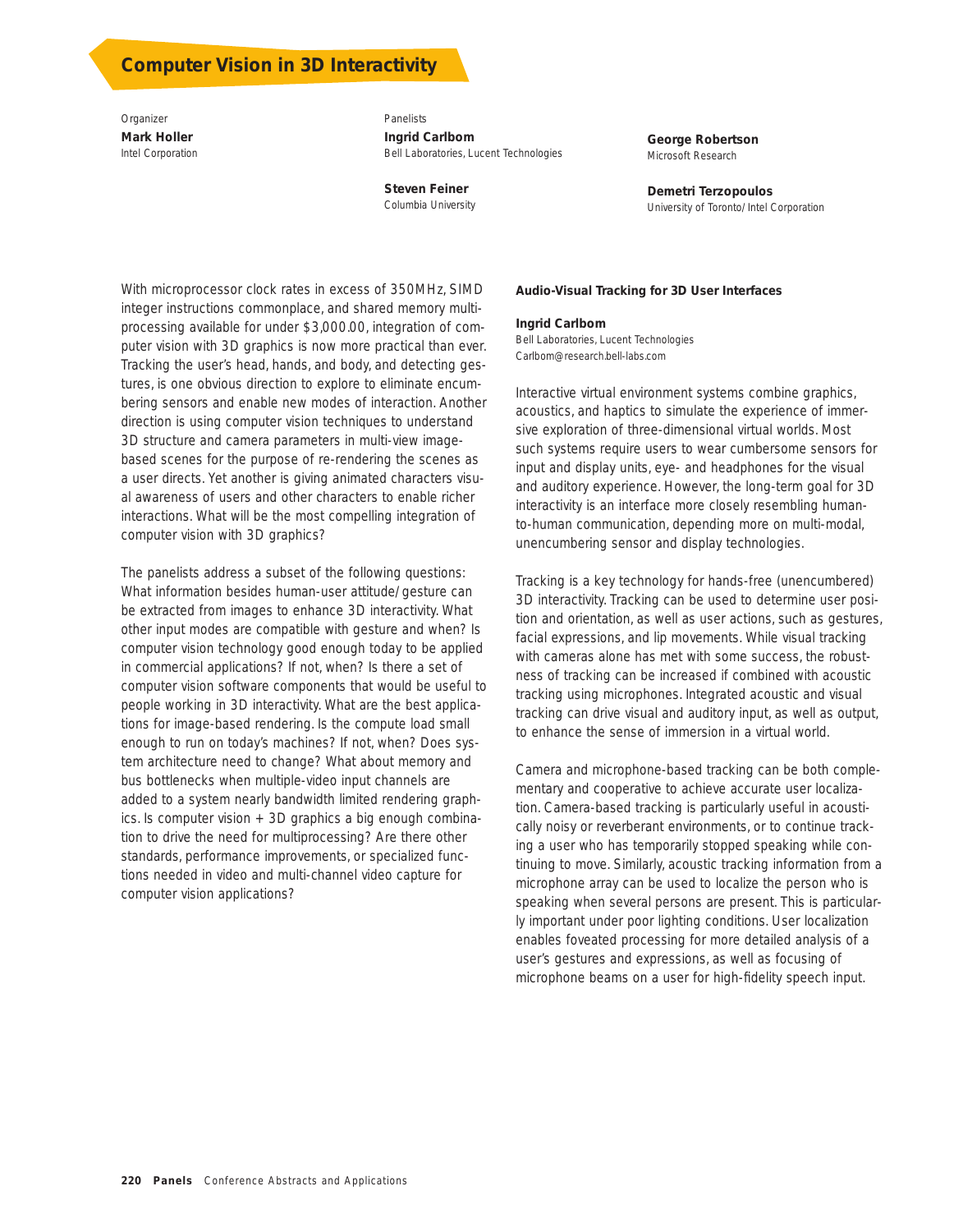Accurate localization allows visual and auditory output to be directed to the user. The visual focus can be changed to the user's location (e.g., perspective vanishing point opposite the viewer, gaze of an avatar directed to the user). Auditory display in the form of spatialized sound can complement and enhance visual cues to aid in navigation, communication, comprehension, and sense of presence in virtual environments. Maximum fidelity and minimum disturbance to others is achieved if the acoustic output signal can be steered towards the listener. With a known user head position and orientation, combined with loudspeaker crosstalk cancellation, it will become possible to produce 3D spatialized sound for a moving user with virtual loudspeakers.

### **Steven Feiner**

Columbia University Feiner@cs.columbia.edu

Augmented reality refers to the use of see-through displays to overlay graphics, audio, and other media on the user's experience of the surrounding world. To accomplish this so that virtual objects are spatially registered with physical objects, we must be able to precisely track the 3D position and orientation of the user's head. As cameras and the compute power needed to process their input rapidly decrease in size and cost, the prospect of using computer vision for tracking becomes increasingly brighter. I discuss some of the issues involved in tracking for augmented reality, and potential advantages and disadvantages of using vision-based approaches. For example, one significant distinction of visionbased systems is the rich nature of the raw sensor data itself. Unlike other tracking technologies, input from one or more cameras can be used to perform object recognition, to build up a model of the surrounding environment, or just to document the user's experience.

## **Mark Holler**

Intel Corporation mark\_holler@ccm.sc.intel.com

As computer performance marches forward according to Moore's Law, entirely new application domains are enabled. Digital imaging is currently going through a spurt of growth and will soon be followed by digital video processing. 3D graphics performance in PCs is also going through rapid growth now as 3D graphics accelerators proliferate. In addition to Moore's Law, there has been the addition of Single Instruction Multiple Data Instructions to most microprocessors. These instructions perform four or eight operations on four or eight pairs of 16-bit or eight-bit integers in parallel, typically in one clock, enabling a number of image-processing functions used in computer vision to be accelerated by 2-4X. Optimized libraries to achieve this acceleration are available for download on the Web [Performance Libraries]. Support for symmetric multiprocessing in mainstream CPUs such as the Pentium II and operating systems such as Windows NT has also provided a quantum leap in compute power available for integration of computer vision with 3D computer graphics. Bradski (1998) has reported a four-degree-of-freedom, 30fps head tracker using under 30 percent of one Pentium II CPU in a multithreaded app where head position/orientation controls fly above a 3D model of Hawaii. The second CPU and an E&S RealImage 3D accelerator are fully utilized for 3D rendering.

Immersive VR using HMDs requires a participant to wear the display and most often cumbersome sensors on head, hands, and body. "Fish-tank VR" (non-stereo) using computer-visionbased head tracking offers a less immersive experience but still provides control of motion parallax while freeing the user from wearing hardware. Arthur et al. (1993) and Rekimoto (1995) have shown that fish-tank VR enables users to understand complex 3D scenes more accurately than when given just static views. Ware et al (1993) have shown that motion parallax is a stronger cue for understanding 3D structure than stereopsis, suggesting that fish-tank VR is more effective in providing 3D cues than a stereo display, in addition to not requiring the user to wear shutter glasses. The narrower field of view of typical fish-tank VR systems is less likely to produce motion sickness.

Intuitive navigation in 3D spaces fundamentally requires more input than a mouse can provide. The mouse provides two degrees of freedom simultaneously while full 3D navigation requires six degrees of freedom, or more if viewing is de-coupled from navigation. Hand-controlled devices with six degrees of freedom require more attention to control than may be available during a 3D interactive game. Computer vision can extract some or all of the degrees of freedom from head position and orientation to reduce the required attention to hand coordination. Head movement such as peeking around corners to produce view changes is very intuitive for humans because we do it all the time in the real world. Used conservatively, tracking also promises to lower the interactivity bar for young children because of reduced requirements for fine-motor control.

Computer vision is capable of extracting 3D structure information from stereo views or motion sequences. With the view morphing approach [Seitz, Dyer 1996], a full 3D model of the scene need not be extracted to produce the novel views. This information is useful in producing novel views of an imagebased scene. One can imagine an interactive telepresence